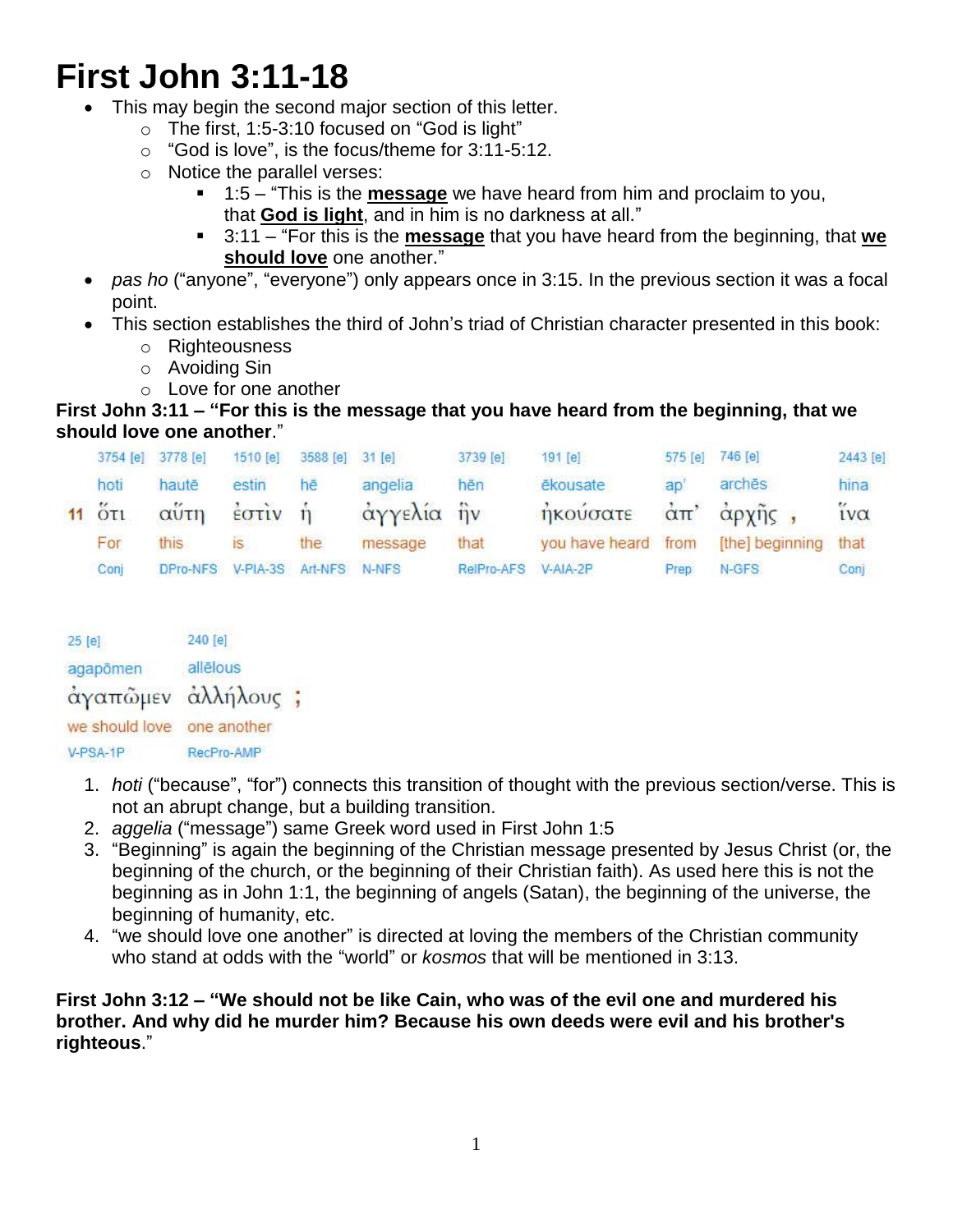|                   | 3756 [e]              |          | 2531 [e] |                         | 2535 [e]   |            | 1537 [e]       | 3588 [e]   |           | 4190 [e]    |           |     | 1510 [e]          | 2532 [e]    | 4969 [e] |          | 3588 [e]   | 80 [e] |          |
|-------------------|-----------------------|----------|----------|-------------------------|------------|------------|----------------|------------|-----------|-------------|-----------|-----|-------------------|-------------|----------|----------|------------|--------|----------|
|                   | ou                    |          | kathōs   |                         | Kain       |            | ek:            | tou        |           | ponērou     |           | ēn  |                   | kai         |          | esphaxen | ton        |        | adelphon |
| 12                | $\overrightarrow{ov}$ |          | καθώς    |                         | Κάϊν       |            | $\frac{1}{2}K$ | τοῦ        |           | πονηροῦ     |           |     | $\tilde{\eta}$ v, | $k\alpha i$ |          | έσφαξεν  | <b>TOV</b> |        | αδελφον  |
|                   | not                   |          | as       |                         |            | Cain [who] | of             | the        |           | evil [one]  |           | was |                   | and         | slew     |          | the        |        | brother  |
|                   | Adv                   |          | Adv      |                         | N-NMS      |            | Prep           | Art-GMS    |           | Adj-GMS     |           |     | $V-HA-3S$         | Conj        | V-AIA-3S |          | Art-AMS    |        | N-AMS    |
| 846 [e]           |                       |          | 2532 [e] |                         | 5484 [e]   |            | 5101 [e]       | 4969 [e]   |           | 846 [e]     |           |     | 3754 [e]          |             | 3588 [e] | 2041 [e] | 846 [e]    |        | 4190 [e] |
| autou             |                       |          | kai      |                         | charin     |            | tinos          |            | esphaxen  | auton       |           |     | hoti              |             | ta       | erga     | autou      |        | ponēra   |
|                   | αύτου ;               |          | καί      |                         | χάριν      |            | τίνος          |            | έσφαξεν   | αὐτόν ? ὅτι |           |     |                   |             | τά       | έργα     | αύτοῦ      |        | πονηρά   |
| of him            |                       |          | and      |                         | because of |            | what           |            | he slayed | him         |           |     |                   | because     | the      | works    | of him     |        | evil     |
|                   | PPro-GM3S             |          | Conj     |                         | Prep       |            | IPro-GNS       | $V-AIA-3S$ |           | PPro-AM3S   |           |     | Coni              |             | Art-NNP  | N-NNP    | PPro-GM3S  |        | Adj-NNP  |
| 1510 [e]          |                       | 3588 [e] |          | 1161 [e]                |            | 3588 [e]   | 80 [e]         |            | 846 [e]   |             | 1342 [e]  |     |                   |             |          |          |            |        |          |
| ēn                |                       | ta       |          | de                      |            | tou        |                | adelphou   | autou     |             | dikaia    |     |                   |             |          |          |            |        |          |
| $\frac{3}{11}v$ ; |                       | τà       |          | $\delta \dot{\epsilon}$ |            | τοῦ        |                | αδελφού    | αὐτοῦ     |             |           |     | $\delta$ ikaia.   |             |          |          |            |        |          |
| were              |                       | those    |          |                         | moreover   | of the     | brother        |            | of him    |             | righteous |     |                   |             |          |          |            |        |          |
| $V-HA-3S$         |                       | Art-NNP  |          | Conj                    |            | Art-GMS    | N-GMS          |            | PPro-GM3S |             | Adj-NNP   |     |                   |             |          |          |            |        |          |

- 1. If God is love, then the anti-god (Satan) would be anti-love (hate)
- 2. Cain is used as an example. This is John's only OT example in this book
- 3. In Genesis 4:7 God speaks to Cain saying, "If you do well, will you not be accepted? And if you do not do well, sin is crouching at the door. Its desire is contrary to [is toward] you, but you must rule over it."
	- a. "the evil one" or *tou ponerou*, was working on Cain, desiring to use Cain.
		- b. Cain sided with the Evil One and did the work of the Evil One
		- c. John 8:44, "You are of your father the devil, and your will is to do your father's desires. He was a murderer from the beginning, and does not stand in the truth, because there is no truth in him. When he lies, he speaks out of his own character, for he is a liar and the father of lies."
- 4. "slew the brother of him"…the Greek word *esphaxen* translated "slew" or "murdered" literally means "to cut the throat", and is translated "to butcher", "slay", "murder".
- 5. John asks a rhetorical question in this verse: "Why did he murder him?" The answer being:
	- a. Cain compared himself to Able and was jealous, envious or convicted. He knew Able was right and he was wrong.
		- i. Jealousy, or unrepented conviction leads to hatred which leads to murder
		- ii. **CONVICTION HATRED MURDER**
			- or,

## **TRUTH → PERSECUTION → MARTYRDOM**

iii. Thus, the next verse: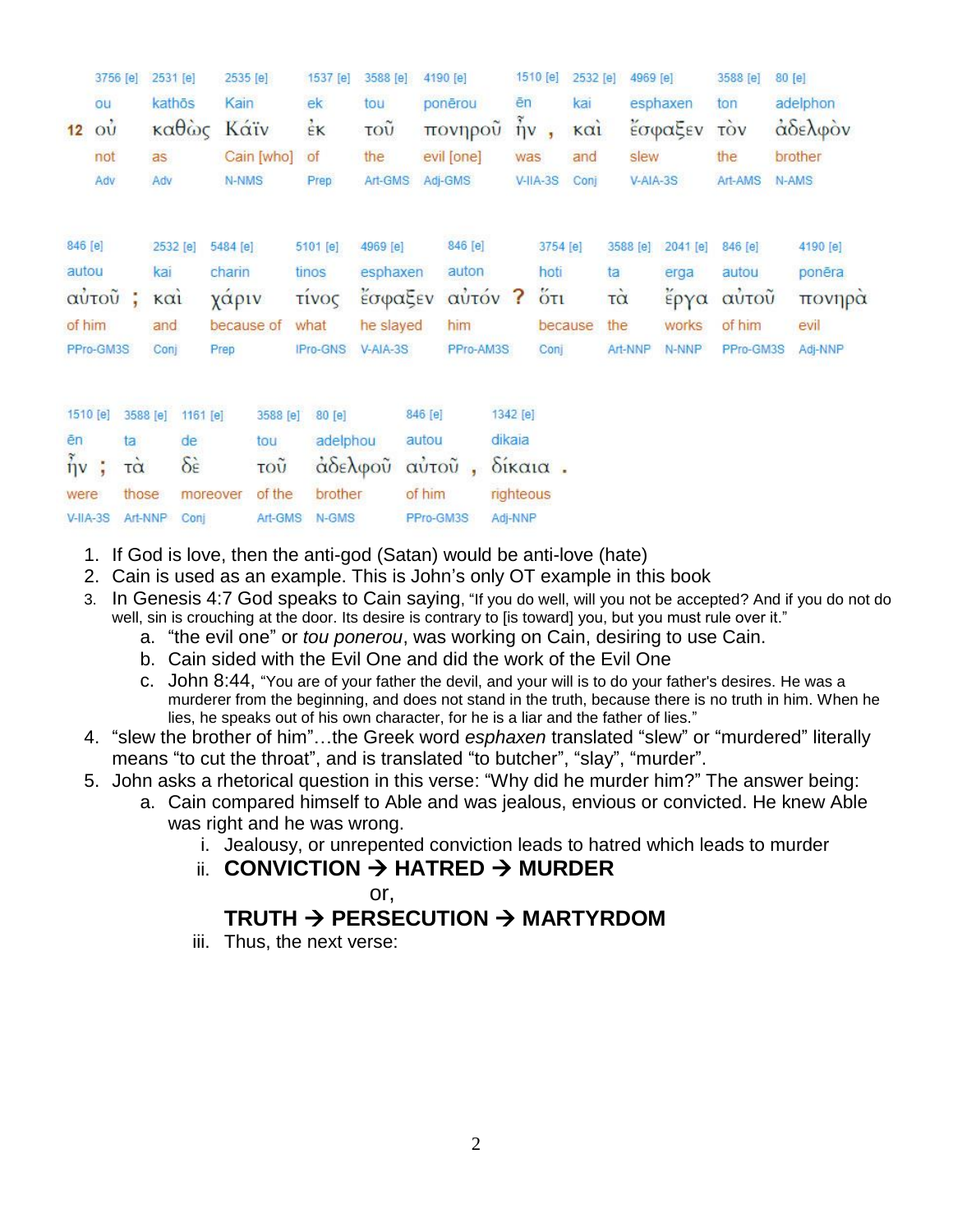## **First John 3:13 – "Do not be surprised, brothers, that the world hates you**."

| 2532 [e]                            | 3361 [e] 2296 [e] |                        | 80 [e]   | 1487 [e] | 3404 [e] | 4771 [e]   | 3588 [e]       | 2889 [e] |  |
|-------------------------------------|-------------------|------------------------|----------|----------|----------|------------|----------------|----------|--|
| kai                                 | Mē                | thaumazete             | adelphoi | ei       | misei    | hymas      | ho             | kosmos   |  |
| $13$ [ $\kappa$ $\alpha$ i] $M\eta$ |                   | θαυμάζετε, άδελφοί, εί |          |          |          | μισεῖ ὑμᾶς | $\overline{O}$ | κόσμος.  |  |
| and                                 | not               | be surprised           | brothers |          | hates    | you        | the            | world    |  |
| Conj                                | Adv               | V-PMA-2P               | N-VMP    | Conj     | V-PIA-3S | PPro-A2P   | Art-NMS N-NMS  |          |  |

- 1. The verb *thaumazete* meaning "to wonder", "to marvel" in this form (imperative, voice of command) means John's readers were confused and wondering, "Why are we being rejected?"
- 2. John's answer is do not be amazed that the world (*kosmos*) is not running to you for answers and for help! This is the basic operational procedures in this world.
- 3. Here is the only place John uses the term "brothers"…he is focusing on their unity in this situation in the *kosmos*. Other verses that support this obvious conclusion are:
	- a. John 15:18-21
	- b. 1 Peter 4:13
- 4. This first class condition of "if the world hates you" means this is not a possible result, but instead this is a reality, and more, it is a current, ongoing reality that is not going to change.

**First John 3:14 – "We know that we have passed out of death into life, because we love the brothers. Whoever does not love abides in death**."

|      | 1473 [e] |        | 1492 [e] | 3754 [e] | 3327 [e]       |               | 1537 [e]  | 3588 [e] | 2288 [e]         | 1519 <sub>[e]</sub> | 3588 [e]             | 2222 [e]                |  |
|------|----------|--------|----------|----------|----------------|---------------|-----------|----------|------------------|---------------------|----------------------|-------------------------|--|
|      | hēmeis   |        | oidamen  | hoti     | metabebēkamen  |               | ek        | tou      | thanatou         | eis                 | tēn                  | zōēn                    |  |
| 14   | ημείς    |        | οίδαμεν  | őτι      | μεταβεβήκαμεν  |               | έĸ        | τοῦ      | θανάτου          | $\vec{\epsilon}$ ic | $\overrightarrow{u}$ | $\zeta \omega \eta v$ , |  |
|      | We       |        | know     | that     | we have passed |               | from      |          | death            | to                  |                      | life                    |  |
|      | PPro-N1P |        | V-RIA-1P | Conj     | $V-RIA-1P$     |               | Prep      | Art-GMS  | N-GMS            | Prep                | Art-AFS              | N-AFS                   |  |
|      |          |        |          |          |                |               |           |          |                  |                     |                      |                         |  |
|      | 3754 [e] | 25 [e] |          | 3588 [e] | 80 [e]         | 3588 [e]      |           | 3361 [e] | 25 [e]           | 3306 [e]            | 1722 [e]             | 3588 [e]                |  |
| hoti |          |        | agapōmen | tous     | adelphous      | ho            |           | mē       | agapōn           | menei               | en                   | tō                      |  |
| őτι  |          |        | άγαπῶμεν | τους     | άδελφούς.      | $\dot{\circ}$ |           | $\mu$ ŋ  | άγαπῶν           | <b>LIEVEL</b>       | έV                   | τῷ                      |  |
|      | because  |        | we love  | [our]    | brothers       |               | the [one] | not      | loving           | abides              | in                   | $\tau$                  |  |
| Conj |          |        | V-PIA-1P | Art-AMP  | N-AMP          | Art-NMS       |           | Adv      | <b>V-PPA-NMS</b> | V-PIA-3S            | Prep                 | Art-DMS                 |  |

2288 [e] thanatō θανάτω. death N-DMS

- 1. "we" includes John in this
- 2. "we have passed" from *metabebekamen* means literally "to take steps over," "to pass over," "to move from one place to another."
- 3. They have stepped out of the sphere of death into the sphere of eternal life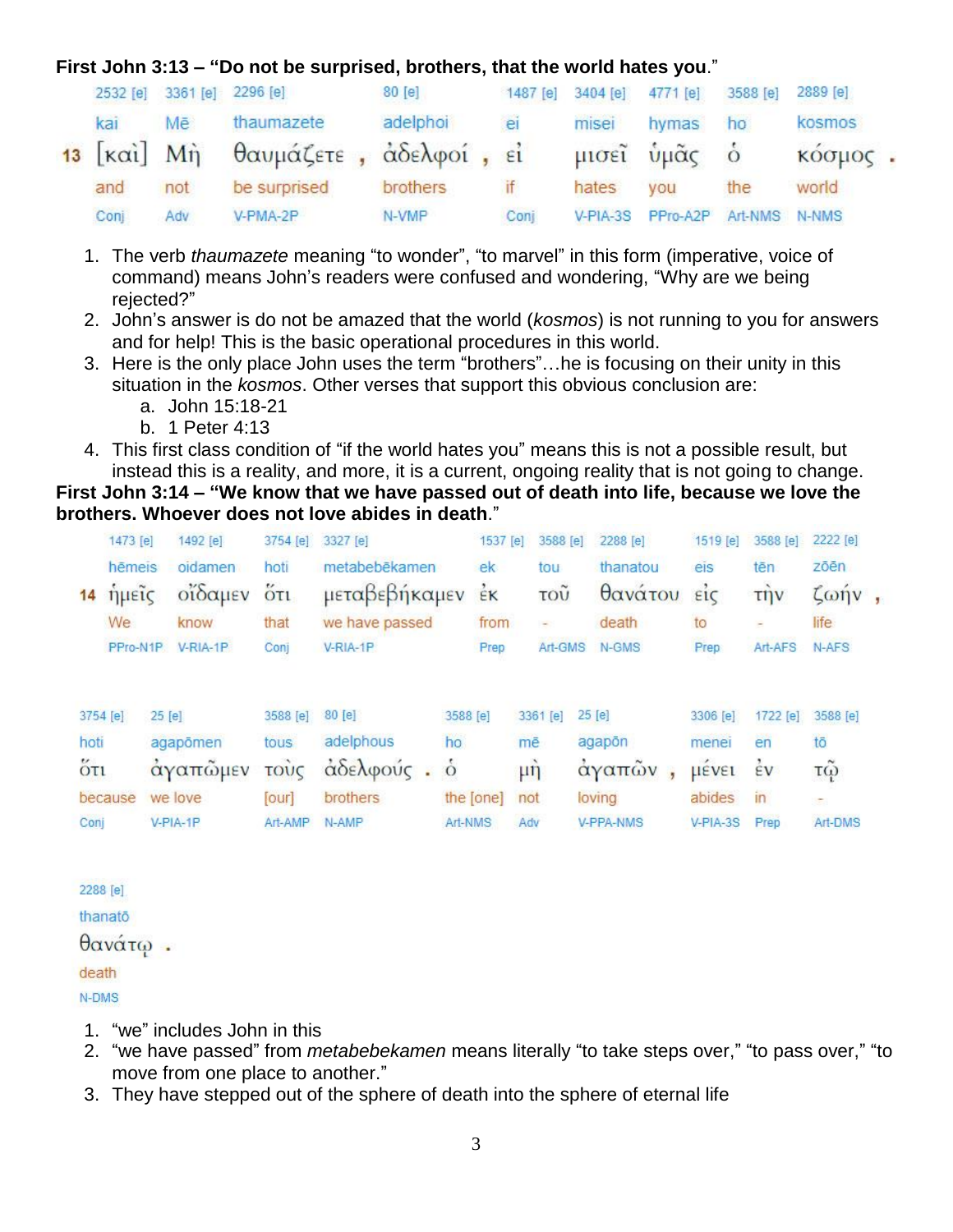4. The construction is clear that first, we have eternal life, then, second, we have love for the brothers. It is not the other way around. If you have love for the brothers then you get eternal life.

**First John 3:15 – "Everyone who hates his brother is a murderer, and you know that no murderer has eternal life abiding in him**."

|        | 3956 [e]                       |                                                  | 3588 [e]            |                                          | 3404 [e] |                     | 3588 [e]       | 80[e]               | 846 [e]                                                  |                                  | 443 [e]                                           |                                          | 1510 [e]                                             |     | 2532 [e]                |
|--------|--------------------------------|--------------------------------------------------|---------------------|------------------------------------------|----------|---------------------|----------------|---------------------|----------------------------------------------------------|----------------------------------|---------------------------------------------------|------------------------------------------|------------------------------------------------------|-----|-------------------------|
| 15     | pas<br>$π\tilde{α}$ ς          |                                                  | ho<br>$\dot{\circ}$ |                                          | misōn    | μισών               | ton<br>τòν     | adelphon<br>αδελφον | autou<br>αύτοῦ                                           |                                  | anthropoktonos                                    | ανθρωποκτόνος                            | estin<br>$\epsilon$ <sup>o</sup> $\tau$ <sup>i</sup> |     | kai<br>$k\alpha i$      |
|        | Everyone                       |                                                  | ÷                   |                                          | hating   |                     | the            | brother             | of him                                                   |                                  | a murderer                                        |                                          | is                                                   |     | and                     |
|        | Adj-NMS                        |                                                  | Art-NMS             |                                          |          | <b>V-PPA-NMS</b>    | Art-AMS        | N-AMS               | PPro-GM3S                                                |                                  | N-NMS                                             |                                          | $V-PIA-3S$                                           |     | Conj                    |
| oidate | 1492 [e]<br>οΐδατε<br>you know | 3754 [e]<br>hoti<br>$\ddot{\text{O}}$ ti<br>that |                     | 3956 [e]<br>pas<br>$π\tilde{α}$ ς<br>any |          | 443 [e]<br>murderer | anthröpoktonos | άνθρωποκτόνος,      | 3756 [e]<br>ouk<br>$\dot{\text{o}}\dot{\text{u}}$<br>not | 2192 [e]<br>echei<br>έχει<br>has | 2222 [e]<br>zōēn<br>$\zeta \omega \eta v$<br>life | 166 [e]<br>aiōnion<br>αιώνιον<br>eternal | 1722 [e]<br>en<br>$\frac{1}{2}v$<br>in               | him | 846 [e]<br>autō<br>αὐτῷ |
|        | V-RIA-2P                       | Conj                                             |                     | Adj-NMS                                  |          | N-NMS               |                |                     | Adv                                                      | $V-PIA-3S$                       | N-AFS                                             | Adj-AFS                                  | Prep                                                 |     | PPro-DM3S               |
|        |                                |                                                  |                     |                                          |          |                     |                |                     |                                                          |                                  |                                                   |                                          |                                                      |     |                         |

3306 [e] menousan μένουσαν. abiding

V-PPA-AFS

1. *Anthropoktonos* is literally "man-killer"

#### **First John 3:16 – "By this we know love, that he laid down his life for us, and we ought to lay down our lives for the brothers**."

| 16    | 1722 [e]<br>En<br>'Ev<br><b>By</b> | 3778 [e]<br>toutō<br>τούτω<br>this | 1097 [e]<br>egnökamen<br>έγνώκαμεν<br>we have known | tēn<br>$\equiv$    | 3588 [e]<br>$\overrightarrow{u}$ | 26 [e]<br>agapēn<br>love | άγάπην,                 | 3754 [e]<br>hoti<br>$5\pi$ | because                | 1565 [e]<br>ekeinos<br>έκεινος<br>he | 5228 [e]<br>hyper<br>$\hat{v}$ πέρ<br>for | 1473 [e]<br>hēmōn<br>ήμῶν<br><b>US</b> | 3588 [e]<br>tēn<br>$\overline{t}$ $\overline{t}$ $\overline{t}$ $\overline{t}$<br>the |                |
|-------|------------------------------------|------------------------------------|-----------------------------------------------------|--------------------|----------------------------------|--------------------------|-------------------------|----------------------------|------------------------|--------------------------------------|-------------------------------------------|----------------------------------------|---------------------------------------------------------------------------------------|----------------|
|       | Prep                               | DPro-DNS                           | V-RIA-1P                                            |                    | Art-AFS                          | N-AFS                    |                         | Conj                       |                        | DPro-NMS                             | Prep                                      | PPro-G1P                               | Art-AFS                                                                               |                |
|       | 5590 [e]                           | 846 [e]                            | 5087 [e]                                            | 2532 [e]           | 1473 [e]                         |                          | 3784 [e]                |                            | 5228 [e]               | 3588 [e]                             | 80 [e]                                    |                                        | 3588 [e]                                                                              | 5590 [e]       |
|       | psychen                            | autou<br>αύτοῦ                     | ethēken                                             | kai                | hēmeis                           |                          | opheilomen<br>οφείλομεν |                            | hyper<br>$\dot{v}$ πέρ | tōn<br>τῶν                           | adelphön                                  | άδελφών,                               | tas                                                                                   | psychas        |
| life  | ψυχήν                              | of him                             | $\frac{1}{2}\theta$ ηκεν;<br>laid down              | $k\alpha i$<br>and | ημείς<br>we                      |                          | ought                   |                            | for                    | [our]                                | brothers                                  |                                        | τὰς<br>[our]                                                                          | ψυχάς<br>lives |
| N-AFS |                                    | PPro-GM3S                          | $V-AIA-3S$                                          | Conj               | PPro-N1P                         |                          | V-PIA-1P                |                            | Prep                   | Art-GMP                              | N-GMP                                     |                                        | Art-AFP                                                                               | N-AFP          |
|       | 5087 [e]                           |                                    |                                                     |                    |                                  |                          |                         |                            |                        |                                      |                                           |                                        |                                                                                       |                |
|       | theinai                            |                                    |                                                     |                    |                                  |                          |                         |                            |                        |                                      |                                           |                                        |                                                                                       |                |
|       | $\theta$ εῖναι.                    |                                    |                                                     |                    |                                  |                          |                         |                            |                        |                                      |                                           |                                        |                                                                                       |                |
|       | to lay down                        |                                    |                                                     |                    |                                  |                          |                         |                            |                        |                                      |                                           |                                        |                                                                                       |                |

V-ANA